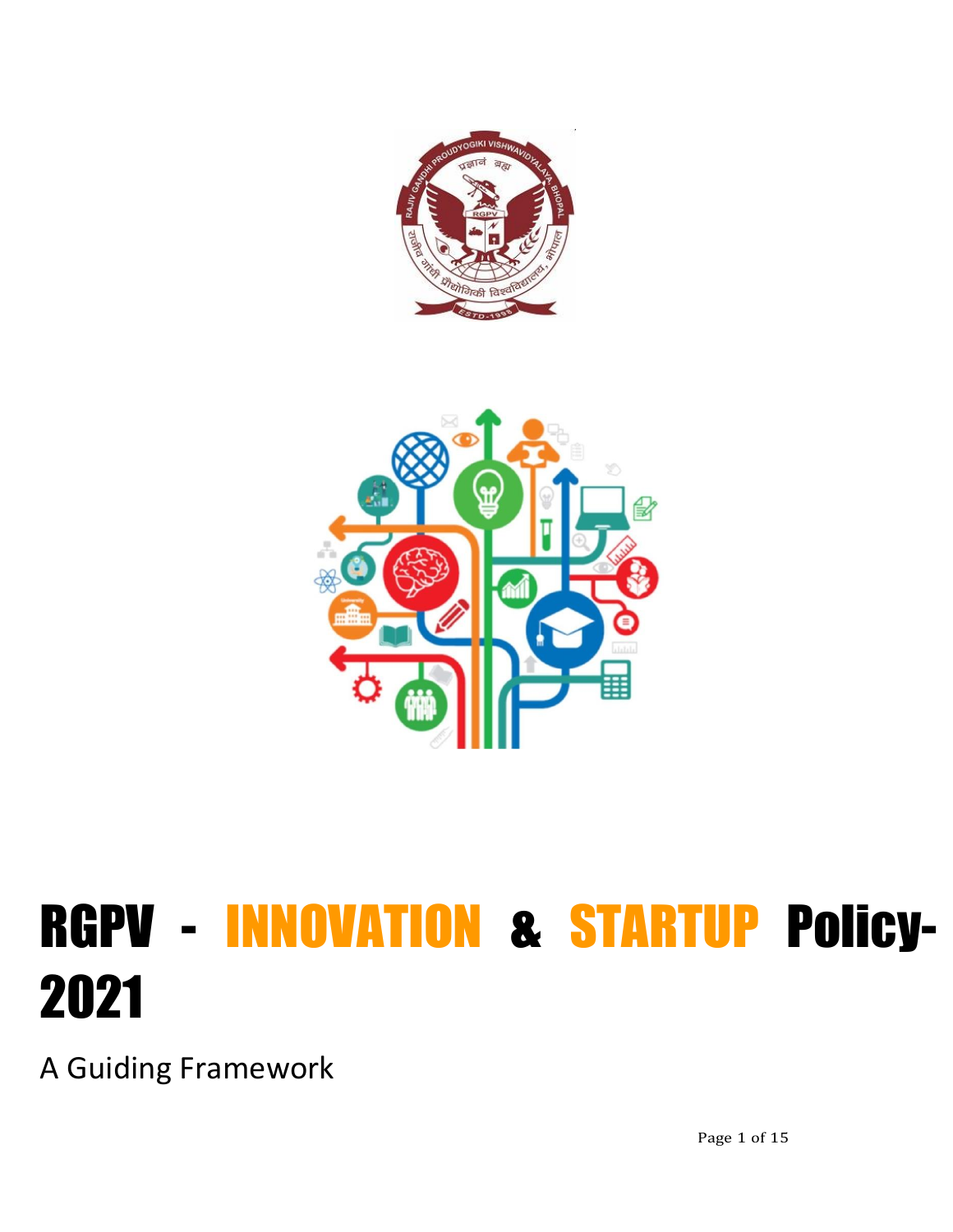## **1. Strategies and Governance**

#### **a. Vision and Mission**

- 1. Vision: To become the global epicenter of "Entrepreneurship and Innovation", promoting sustainable and inclusive growth and enhancing global competitiveness by harnessing "research and technology."
- 2. Mission: To establish vibrant, dynamic and strong eco-system for nurturing innovation and Startups that will drive sustainable economic growth and generate large scale employment opportunities.

#### **b. Entrepreneurial agenda headed by**

1. We have formed "Innovation Entrepreneurship Cell" that is Chaired by Vice Chancellor, RGPV and driven by Director, Training & Placement Cell, RGPV. This cell is central governing body for entire activities regarding Innovation\*, Entrepreneurship\* and Startups\*

(\* Keywords as per National INNOVATION and STARTUP Policy 2019 for Students and Faculty govt. of India)

#### **c. A sustainable financial strategy**

- 1. Minimum 1% fund of the total annual budget of the institute will be allocated funding and supporting innovation and startup related activities through creation of separate innovation fund.
- 2. Will encourage raising funds from diverse sources. Bringing in external funding through government (state and central) such as DST, DBT, MHRD, AICTE, TDB, TIFAC, DSIR, CSIR, BIRAC, NSTEDB, NRDC, Startup India, Invest India, MeitY, MSDE, MSME, etc. and non-government sources.
- 3. Will approach private and corporate sectors to generate funds, under Corporate Social Responsibility (CSR) as per Section 135 of the CompanyAct 2013.
- 4. Will also raise funding through sponsorships and donations.
- 5. Will engage alumni network for promoting Innovation & Entrepreneurship (I&E).

#### **d. For expediting the decision making**

1. Hierarchy: Only one position which is the Coordinator, "Innovation Entrepreneurship Cell"

#### **e. Promotion of entrepreneurial culture through the following means:**

- 1. conferences,
- 2. convocations,
- 3. workshops
- 4. Newsletter / Scheduler (weekly)
- 5. Notices

#### **f. Student and faculty startup Policy and action plan**

Page 2 of 15 1. **Policy for Student:** out of the overall duration of the degree, he/she shouldbe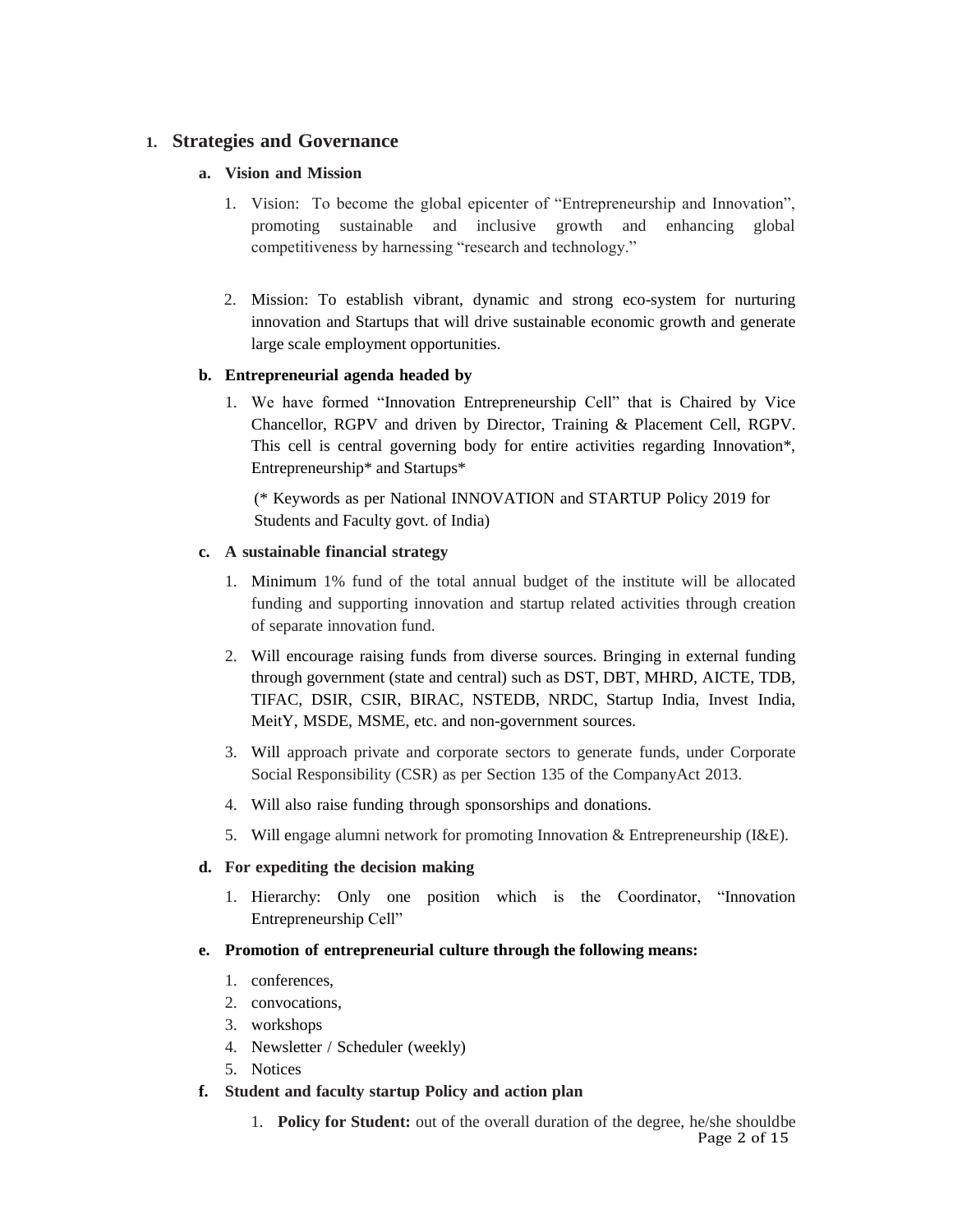involved for one year or two semesters in minimum one startup or equivalent entrepreneurial activity approved by "Institute Innovation Cell".

- 2. **Policy for Faculty:** in one academic session, he/she should be involved in minimum one startup as owner or in minimum two startups as mentor.
- 3. **Action Plan:** Total number of student's project work in a department should include their startups as project work, which should not exceed of 10% (for session 2020-21 only) and participation in faculty's project proposals accordingly.

#### 4. **Short-Term Objectives (3 Years):**

- Ensure a minimum number of startups in an institute.
- To facilitate pre incubation facilities to startups.

#### **5. Long-Term goals (more than 3 year):**

- i. To provide support to Startup from product to market (Trademarks, Licensing etc.)
- ii. To provide investors for scaling the business to more territories.

#### **g. Institute I & E strategy:**

The I &E strategy will be driven by the pre-incubation/ incubation manager.

#### **h. Product to market strategy for startups:**

Incubation manager will provide product to market strategy for startups.

#### **i. Development of entrepreneurship culture at various level:**

- 1. **Regional, social and community level:** Incubation manager along with higher authorities/management will facilitate regional startups for development of the region.
- 2. **International level:** The institute innovation cell will be conducting programs like International Hackathons, International exchange programs and other channels.

#### **2. Startups Enabling Institutional Infrastructure**

- a. Pre-incubation / Incubation facilities will further be enhanced. Formation of Innovation Entrepreneurship Cell, EDC and Student Clubs to aim at linking Innovation to Enterprises to Financial Success. Dr Shikha Agrawal, Coordinator Innovation Entrepreneurship Cell will lead and head the central governing body for entire activities regarding Innovation\*, Entrepreneurship\* and Startups\*
- b. The pre-incubation / incubation facility is accessible  $24x7$  to students, staff and faculty of all disciplines and departments across the institution.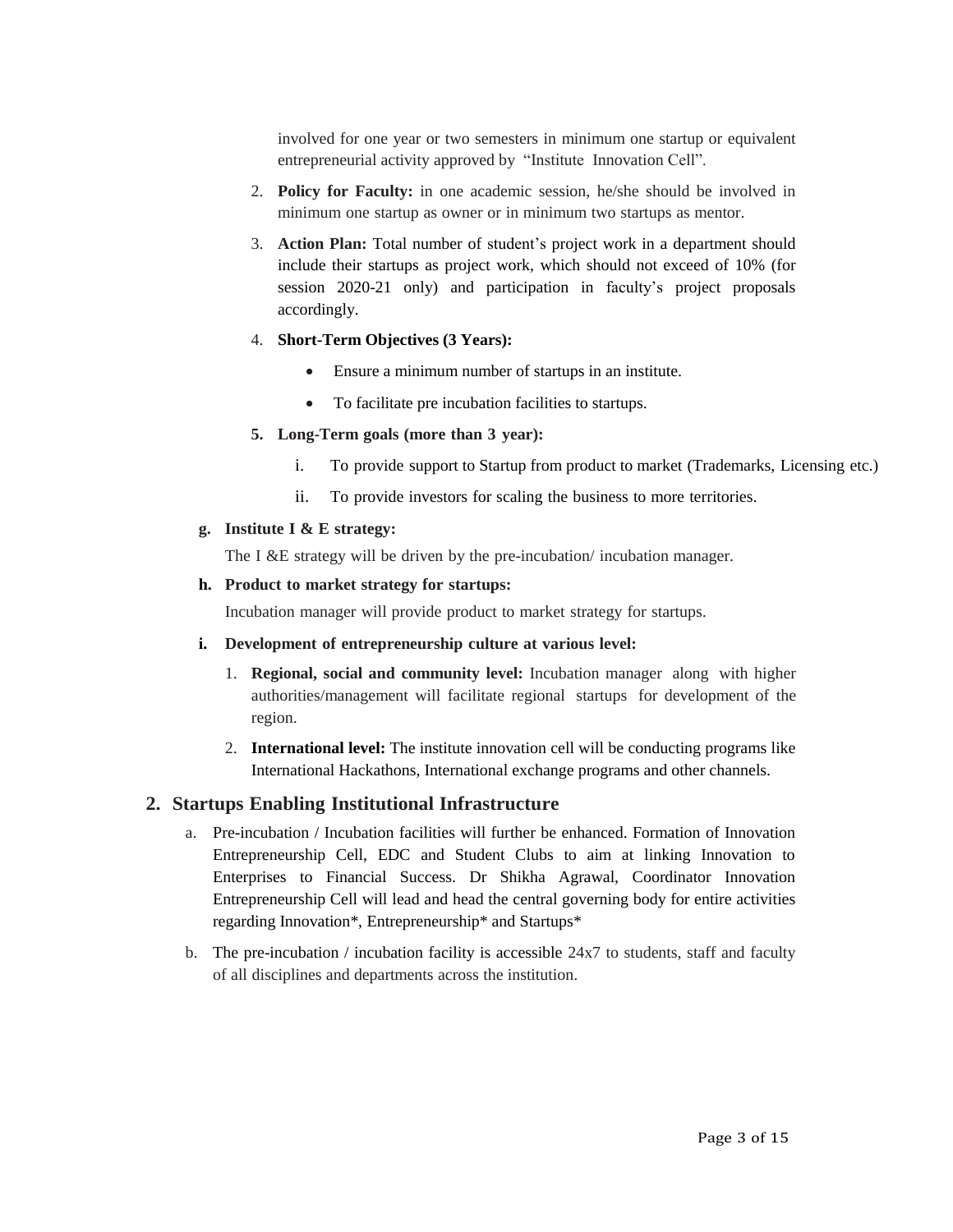- c. 'Incubation and Skill Development Centre' (ISDC) is in process of getting registered under Section-8 of Company Act 2013 with independent governance structure. This will allow more freedom to the incubator in decision making with less administrative hassles for executing the programs related to innovation, IPR and Startups. Moreover, they will have better accountability towards investors supporting the incubation facility.
- d. Institute offering mentoring and other relevant services through Preincubation/Incubation units in-return for fees, equity sharing and (or) zero payment basis. The modalities regarding Equity Sharing in Startups supported through these units will depend upon the nature of services offered by these units and are elaborately explained in Section 3.

# **1. Nurturing Innovation and Startups:**

In order to establish processes and mechanisms for easy creation and nurturing of Startups/enterprises by students (UG, PG, Ph.D.), staff (including temporary or project staff), faculty, alumni, and potential start-up applicants even from outside the institutions RGPV Innovation and startup policy will ensure to achieve following:

#### **1.1. Incubation support:**

- Offer access to pre-incubation & Incubation facility to startups by students, staff and faculty for a mutually acceptable time-frame.
- Will allow licensing of IPR from institute to startup:
- Students and faculty members intending to initiate a start-up based on the technology developed or co-developed by them or the technology owned by the institute, will be allowed to take a license on the said technology on an easy term, either in terms of equity in the venture and/ or license fees and/ or royalty to obviate the early stage financial burden.
- Will allow setting up a start-up (including social startups) and working part-time for the startups while studying/working:
- RGPV will allow its students /staff to work on their innovative projects and setting up startups (including Social Startups) or work as intern / part-time in startups (incubated in any recognized HEIs/Incubators) while studying/working. Student Entrepreneurs may earn credits for working on innovative prototypes/Business Models. Student inventors may also be allowed to opt for startup in place of their mini project/ major project, seminars, summer training. The area in which a student wants to initiate a startup may be interdisciplinary or multidisciplinary. The salient features of the incubation process are given in the following:
- a) The student must describe how they will separate and clearly distinguish their ongoing research activities as a student from the work being conducted at the start up.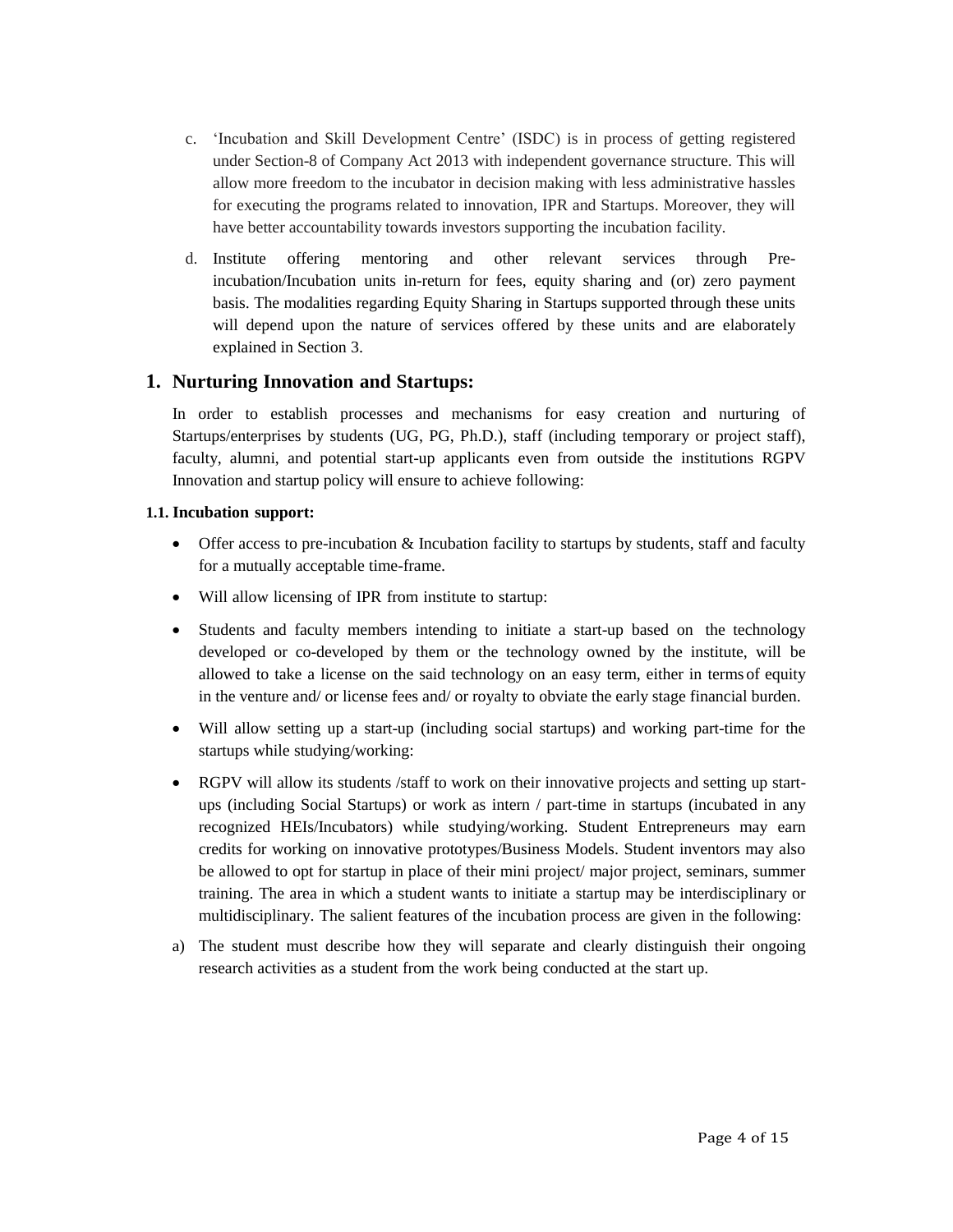- b) Students who are under incubation, but are pursuing some entrepreneurial ventures while studying would be allowed to use their address in the institute to register their company with due permission from the institution.
- c) Student entrepreneurs would be allowed to sit for the examination, even if their attendance is less than the minimum permissible percentage, with due permission from the institute.
- d) RGPV will allow their students to take a semester/year break (or even more depending upon the decision of the review committee constituted by the institute) to work on their startups and re-join academics to complete the course. Student entrepreneurs may earn academic credits for their efforts while creating an enterprise. Institute would set up a review committee for the review of a start-up by students, and based on the progress made, it may consider giving appropriate credits for academics.
- e) Faculty and staff are allowed to take off for a semester/year (or even more depending upon the decision of the review committee constituted by the institute) as unpaid leave/ casual leave/ earned leave for working on startups and come back. ITM allows the use of its resources to faculty/students/staff wishing to establish a start up as a full time effort. The seniority and other academic benefits during such a period may be preserved for such staff or faculty.
- f) RGPV/RGPV affiliated Institute will facilitate the startup activities/ technology development by allowing students/ faculty/staff to use its infrastructure and facilities, as per the choice of the potential entrepreneur in the following manners:
- Short-term/ six-month/ one-year part-time entrepreneurship training.
- Mentorship support on a regular basis.
- Facilitation in a variety of areas including technology development, ideation, creativity, design thinking, fundraising, financial management, cash-flow management, new venture planning, business development, product development, social entrepreneurship, product costing, marketing, brand development, human resource management as well as law and regulations impacting a business.
- RGPV/RGPV affiliated Institute may also link the startups to other seed-fund providers/ angel funds/ venture funds or itself may set up seed-fund once the incubation activities mature.
- License institute IPR (discussed in fourth section).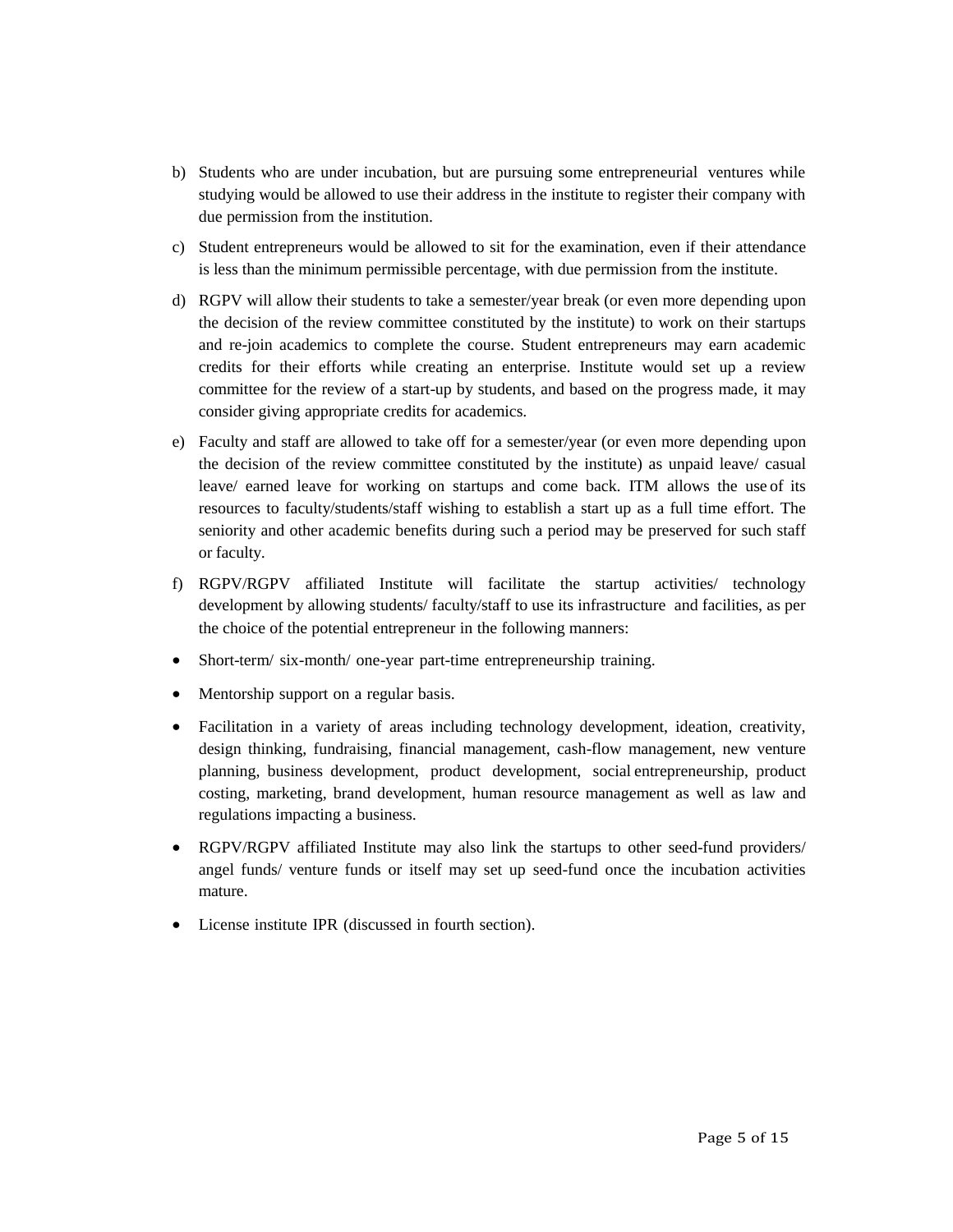- g) In return for the services and facilities, the institute may take 2% to 9.5% equity/ stake in the startup/company, based on brand used, faculty contribution, the support provided, and use of the institute's IPR (a limit of 9.5% is suggested so that institute has no legal liability arising out of the startup. The institute should normally take a much lower equity share unless its full-time faculty/ staff have substantial shares). Other factors for consideration should be space, infrastructure, mentorship support, seed funds, support for accounts, legal, patents, etc.
- For staff and faculty, the institute can take no more than 20% of shares that staff/faculty takes while drawing a full salary from the institution; however, this share will be within the 9.5% cap of company shares, listed above.
- No restriction on shares that faculty/staff can take, as long as they do not spend more than 20% of office time on the startup in an advisory or consultative role and do not compromise with their existing academic and administrative work/duties. In case the faculty/ staff holds the executive or managerial position for more than three months in a startup, then they will go on sabbatical/ leave without pay/ earned leave.
- In case of compulsory equity model, Startup may be given a cooling period of 3 months to use incubation services on rental basis to make a final decision based on satisfaction of services offered by the institute/incubator. In that case, during the cooling period, the institute cannot force startups to issue equity on the first day of granting incubation support.
- h) The institute would also provide services based on a mixture of equity, fee-based and/or zero payment model. So, a startup may choose to avail only the support, not seed funding, by the institute on rental basis.
- i) Institute would extend this startup facility to alumni of the institute as well as outsiders.
- j) Participation in entrepreneurship related activities needs to be considered as a legitimate activity of faculty in addition to teaching, R&D projects, industrial consultancy and management duties and must be considered while evaluating the annual performance of the faculty. Every faculty may be encouraged to mentor at least one startup.
- k) Product development and commercialization as well as participating and nurturing of startups would now be added to a bucket of faculty-duties and each faculty would choose a mix and match of these activities (in addition to the minimum required teaching and guidance) and then respective faculty will be evaluated accordingly for their performance and promotion.
- l) Institute will work to update/change/revise performance evaluation policies for faculty and staff as stated above.
- m) Institute would ensure that at no stage any liability accrue to it because of any activityof any startup.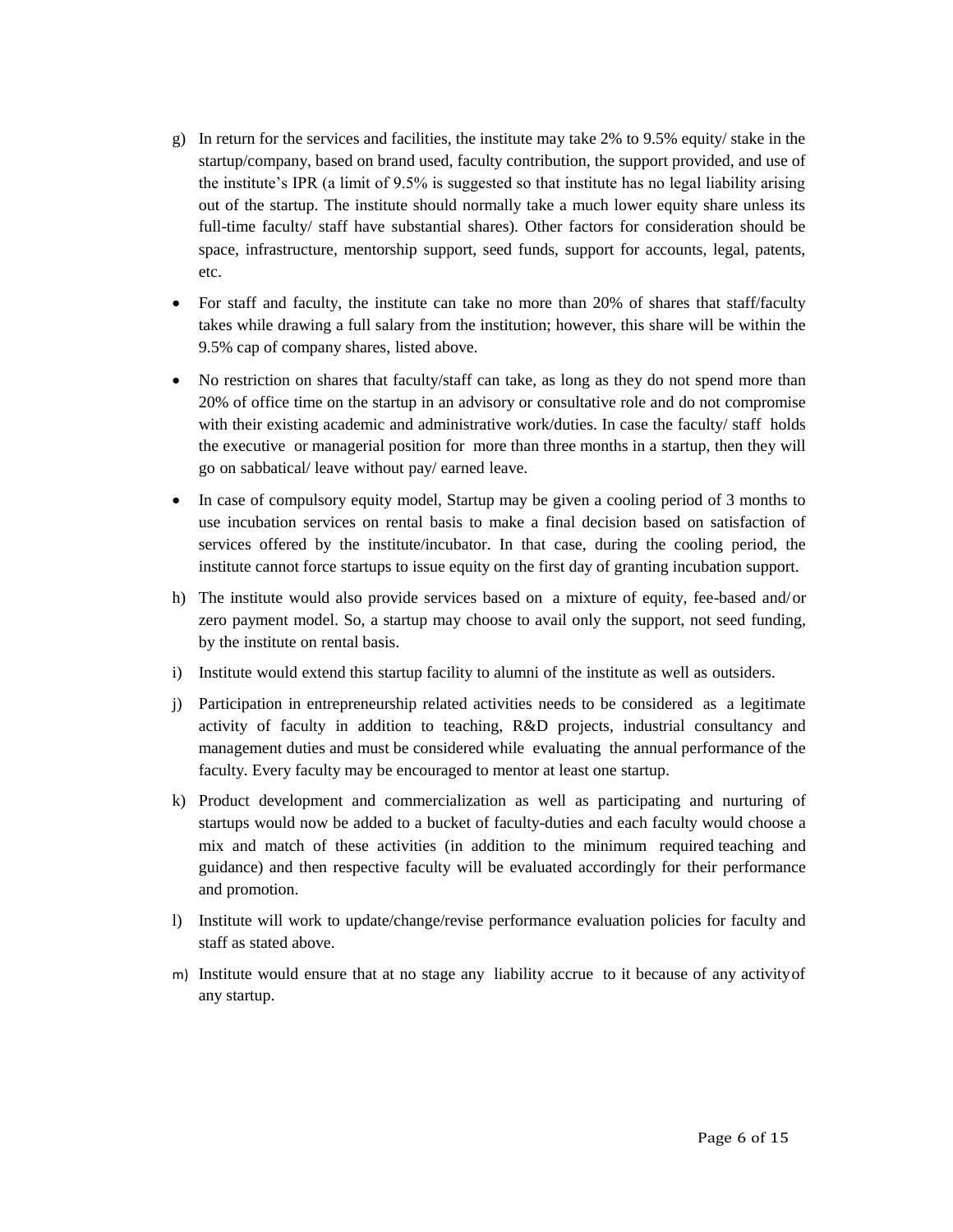# **4. Product Ownership Rights for Technologies Developed at Institute**

- **a.** When institute facilities or funds are used substantially and when IPR is developed as a part of curriculum/academic activity, IPR is to be jointly owned by inventors and the institute.
	- i. Inventors and institute could together license the product/IPR to any commercial organization, with inventors having the primary say. License fees could beeither/or a mix of
		- 1. Upfront fees or one-time technology transfer fees
		- 2. Royalty as a percentage of sale-price
		- 3. Shares in the company licensing the product
	- ii. Institute may not be allowed to hold the equity as per the current statute, so SPV may be requested to hold equity on their behalf.
	- iii. If one or more of the inventors wish to incubate a company and license the product to this company, the royalties would be no more than 4% of sale price, preferably 1 to 2%, unless it is pure software product. If it is shares in the company, shares will again be 1% to 4%. For a pure software product licensing, there may be a revenue sharing to be mutually decided between the institute and the incubated company.
- **b.** On the other hand, if product/ IPR is developed by innovators not using any institute facilities, outside office hours (for staff and faculty) or not as a part of curriculum by student, then product/ IPR will be entirely owned by inventors in proportion to the contributions made by them. In this case, inventors can decide to license the technologyto third parties or use the technology the way they deem fit.
- **c.** If there is a dispute in ownership, a minimum five membered committee consisting of:
	- i. Two faculty members (having developed sufficient IPR and translated to commercialization),
	- ii. Two of the institute's alumni or industry experts (having experience in technology commercialization) and
	- iii. One legal advisor with experience in IPR, will examine the issue after meeting the inventors and help them settle this, hopefully to everybody's satisfaction. Institute can use alumni/ faculty of other institutes as members, if they cannotfind sufficiently experienced alumni / faculty of their own.
- **d.** Role of IPR cell or incubation center will be only of a coordinator and facilitator for providing services to faculty, staff and students. They will have no say on how the invention is carried out, how it is patented or how it is to be licensed.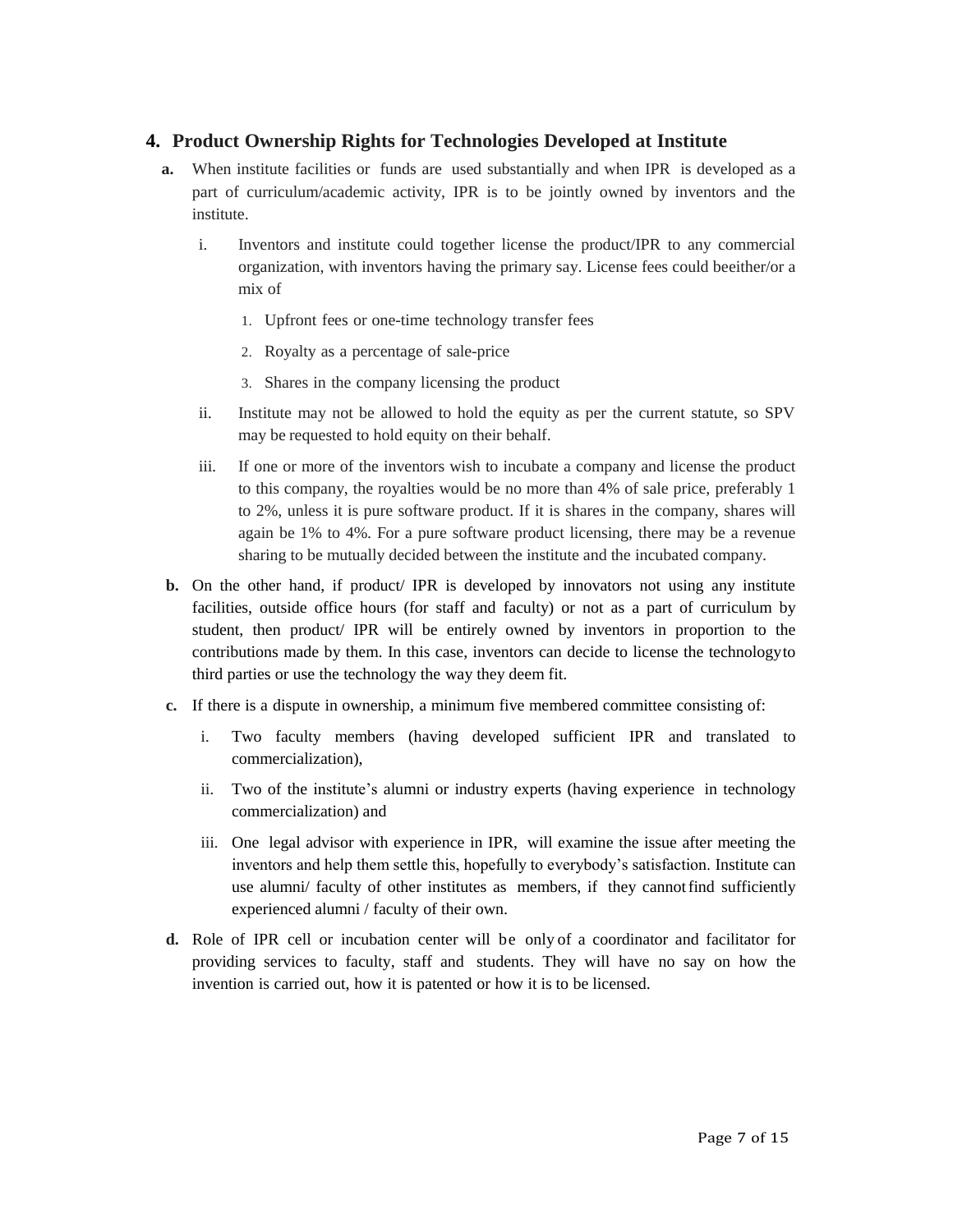- i. If institute is to pay for patent filing, they can have a committee, which can examine whether the IPR is worth patenting. The committee should consist of faculty who have experience and excelled in technology translation.
- ii. If inventors are using their own funds or non-institute funds, then they alone should have a say in patenting.
- **e.** Institute's decision-making body: Institute's decision-making body with respect to incubation / IPR / technology licensing will consist of faculty and experts who have excelled in technology translation. Other faculty in the department / institute will have no say, including heads of department, heads of institutes, deans or registrars.
- **f.** The institute should promote interdisciplinary research and publication on startup and entrepreneurship.

# **5. Organizational Capacity, Human Resources and Incentives**

- **a.** Institute should recruit staff that have a strong innovation and entrepreneurial/ industrial experience, behavior and attitude. This will help in fostering the I&E culture.
	- i. Some of the relevant faculty members with prior exposure and interest should be deputed for training to promote I&E.
	- ii. To achieve better engagement of staff in entrepreneurial activities, institutional policy on career development of staff should be developed with constant upskilling. Upskilling of faculty in I&E periodically through FDP/TTP
- **b.** Faculty and departments of the institute have to work in coherence and crossdepartmental linkages should be strengthened through shared faculty, cross-faculty teaching and research in order to gain maximum utilization of internal resources and knowledge. Cross-departmental teaching and research to promote interdisciplinary capabilities faculties and staff.
- **c.** Periodically some external subject matter experts such as guest lecturers or alumni can be engaged for strategic advice and bringing in skills, which are not available internally.
- **d.** Faculty and staff (at least 10% staff) should be encouraged to do courses on innovation, entrepreneurship management and venture development.
- **e.** In order to attract and retain right people, institute should develop academic and nonacademic incentives and reward mechanisms for all staff and stakeholders that actively contribute and support entrepreneurship agenda and activities.
	- i. The reward system for the staff may include sabbaticals, office and lab space for entrepreneurial activities, reduced teaching loads, awards, trainings, etc.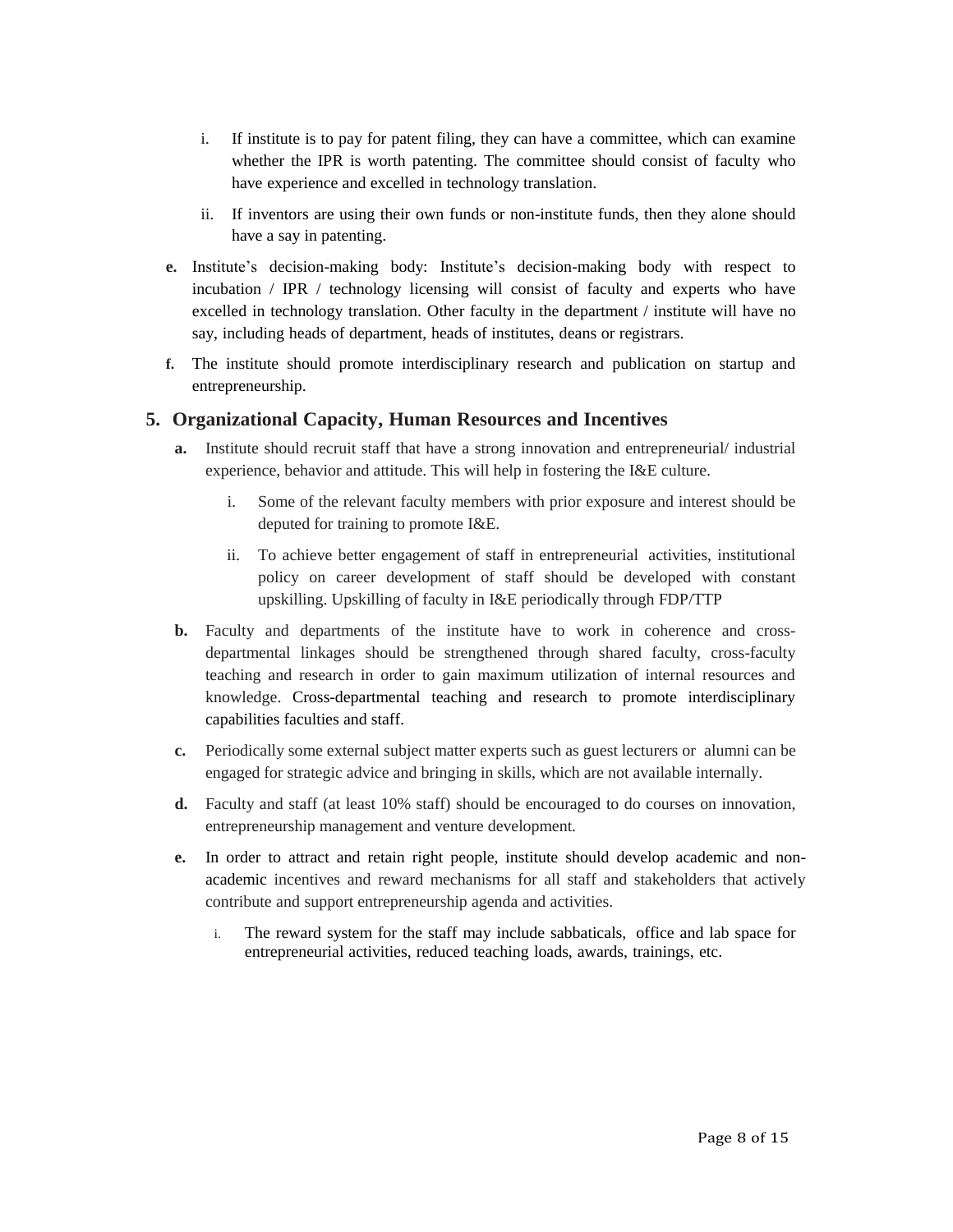- ii. The recognition of the stakeholders may include offering use of facilities and services, strategy for shared risk, as guest teachers, fellowships, associateships, etc.
- iii. A performance matrix should be developed and used for evaluation of annual performance.

## **6. Creating Innovation Pipeline and Pathways for Entrepreneurs at Institute**

- **6.1** To ensure exposure of maximum students to innovation and pre incubation activities at their early stage and to support the pathway from ideation to innovation to market, following mechanisms may be devised at institution level.
	- 6.1.1 Institute has a separate innovation center (workplace / workshop) that has adequate resources and facilities for innovation creations in student's own- stream, crossstream and multi-stream domains.

Existing Labs of departments may be converted to innovation center.

- 6.1.2 Students should actively associate with this innovation center and progress report will be submitted on regular basis.
- 6.1.3 Spreading awareness among students, faculty and staff about the value of entrepreneurship and its role in career development or employability by conducting interactive seminars / video seminars, workshops etc.
- 6.1.4 Through academic curriculum, co-curriculum and extra curriculum, students/ staff would be taught that innovation (technology, process or businessinnovation) is a mechanism to solve the problems of the society and consumers.
- 6.1.5 To encourage students to develop entrepreneurial mindset through experiential learning by exposing them to train in cognitive skills (e.g. design thinking, critical thinking, etc.), by inviting first generation local entrepreneurs or experts to address young minds by sharing their experiences. Other initiatives may be taken like by frequently organizing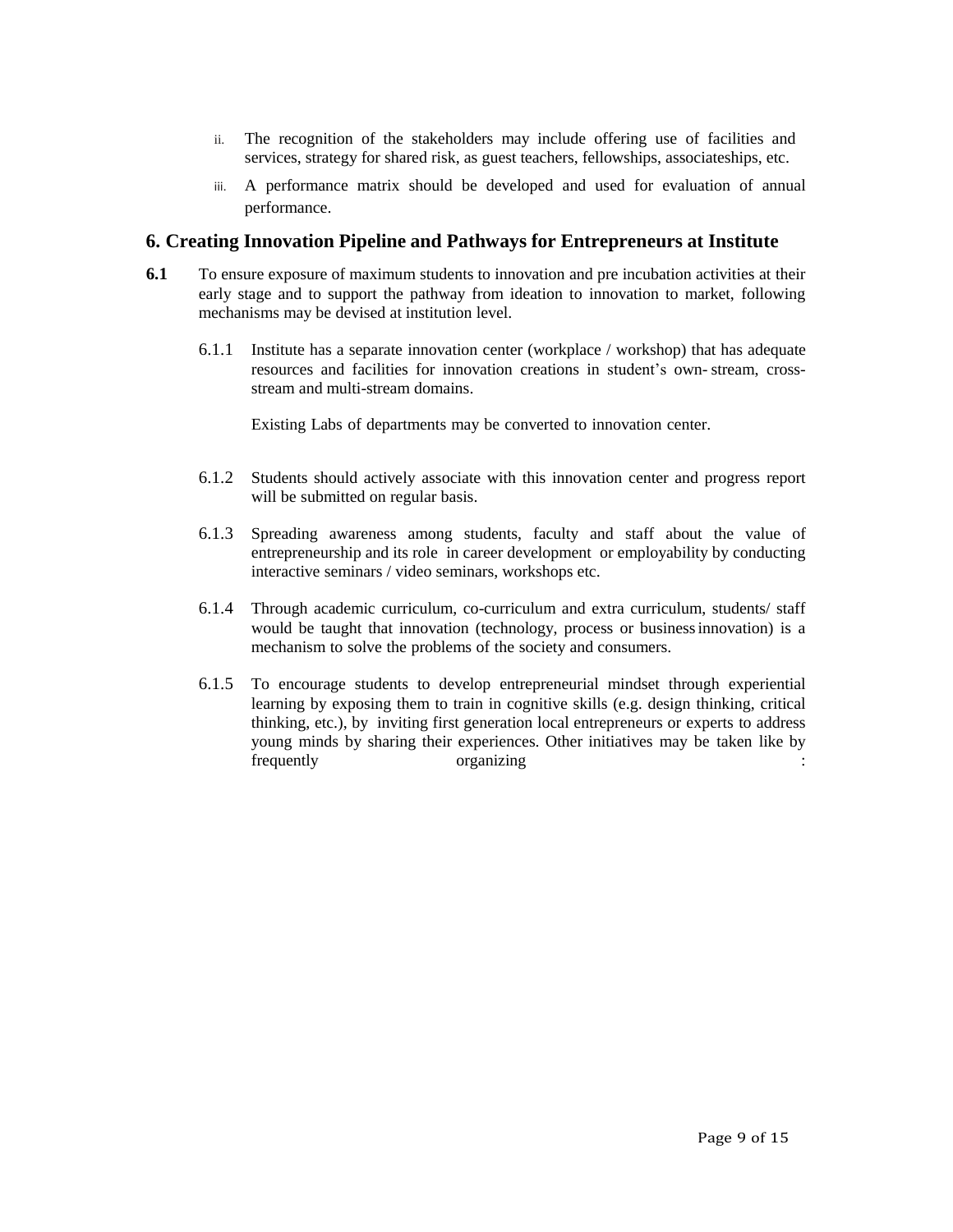- i. Competitions for innovation/ innovative ideas ,
- ii. Hackathons,
- iii. Workshops,
- iv. Bootcamps,
- v. Seminars,
- vi. Conferences,
- vii. Exhibitions,
- viii. Mentoring by academic and industry personnel,
- ix. Throwing real life challenges,
- x. Awards and recognition.
- 6.1.6 To prepare the students for creating the start up through the education, integration of education activities with enterprise - related activities will be done. Institute is developing multiple facilities for part time earning of students.
- **6.2** The institute should link their startups and companies with wider entrepreneurial ecosystem and by providing support to students who show potential, in pre-startup phase.
	- 1. Connecting student entrepreneurs with real life entrepreneurs will help the students in understanding challenges, which may be faced by them while going through the innovation funnel and will increase the probability of success.
	- 2. Bridging Potential Students in pre-startup phase to their desired companies
- **6.3** The institute should establish Institution's Innovation Council (IIC) as per the guidelines of MHRD's Innovation Cell and allocate appropriate budget for its activities.
	- 6.3.1 IIC will guide institute in conducting various activities related to innovation, startup and entrepreneurship development.
	- 6.3.2 IIC will do collective and concentrated efforts to identify, scout, acknowledge, support and reward proven student ideas and innovations and to further facilitate their entrepreneurial journey.
- **6.4** For strengthening the innovation funnel of the institute, access to financing must be open for the potential entrepreneurs.
	- 6.4.1 Networking events will be organized to create a platform for the budding entrepreneurs to meet investors and pitch their ideas.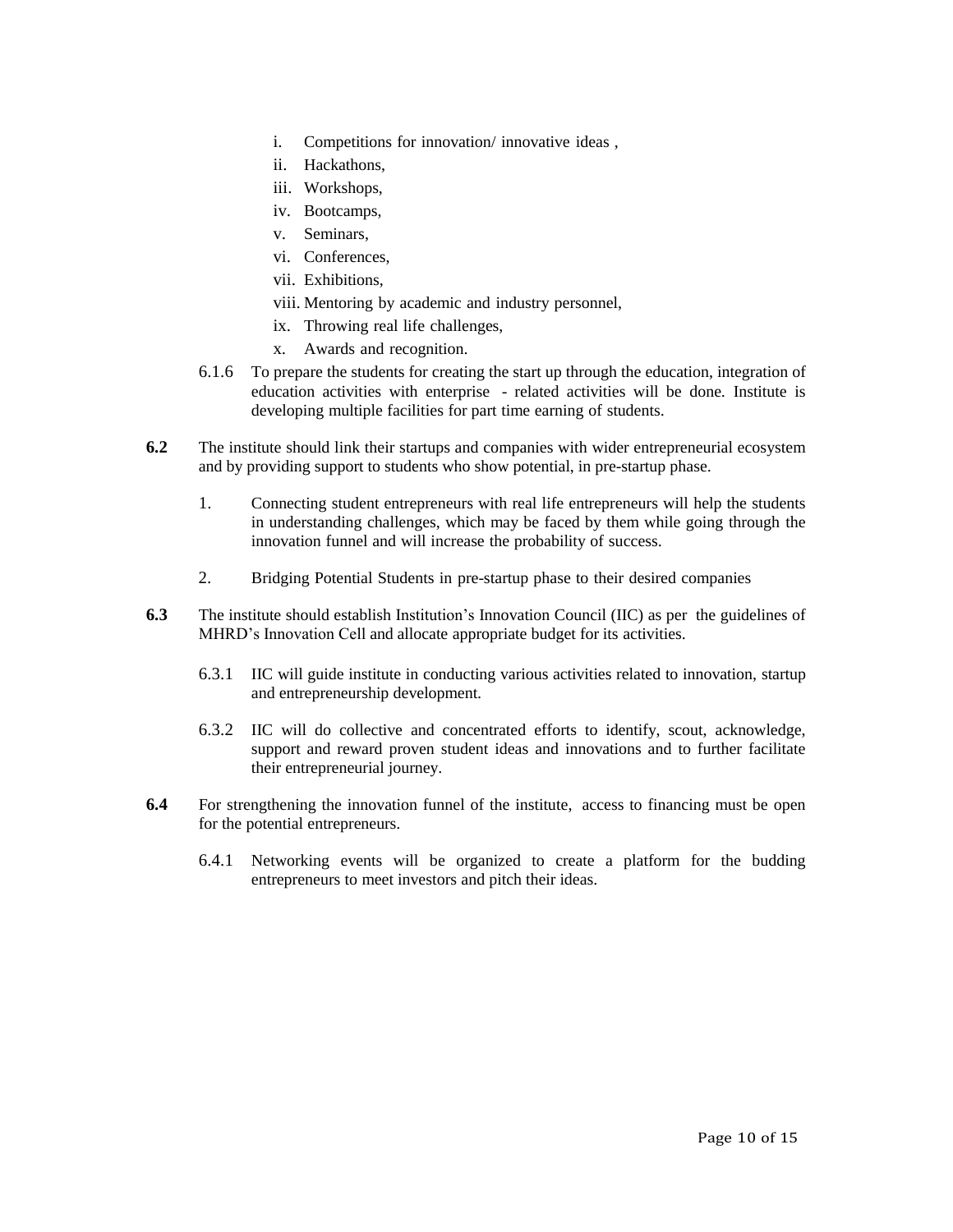- 6.4.2 Provide business incubation facilities: premises at subsidized cost. Laboratories, Research facilities, IT services, Training, Mentoring, etc. will be accessible to the all the new startups.
- 6.4.3 A culture needed to promote understanding that money is not FREE and is risk capital. The entrepreneur must utilize these funds and return. While funding is taking risk on the entrepreneur, it is an obligation of the entrepreneur to make every effort possible to prove that the funding agency did right in finding him/ her.
- **6.5.** Institute must develop a *Ready Reckoner of Innovation Tool Kit*, which is availableon the home page on institute's website (www.itmgoi.in) to answer the doubts and queries of the innovators and enlisting the facilities available at the institute.

### **7. Norms for Faculty Startups**

- 7.1 For better coordination of the entrepreneurial activities, Institute is creating norms for faculty to do startups. Only those technologies will be taken for faculty startups, which originate from within the same institute.
	- 7.1.1 Role of faculty may vary from being:
		- i. An Owner
		- ii. Direct Promoter
		- iii. Mentor
		- iv. Consultant
		- v. On-board\*member of the startup

(\* The Board is subject to fiduciary duties, which, in a general sense, obligate them to act in the best interest of the company. However, the typical startup board comprises of the founder(s), a VC (as the lead investor of a funding round), and independent board members).

7.1.2 Institutes policy on 'conflict of interests': To ensure that the regular duties of the faculty don't suffer owing to his/her involvement in the startup activities.

Policy to find out 'conflict of interests'

Examples-

- i. Starting a company that provides services similar to your full-time employer
- ii. Hiring an unqualified relative to provide services your company needs.
- iii. Nepotism
- iv. Self-dealing
- v. Excess compensation
- 7.1.3 Faculty startup may consist of faculty members alone or with students or with faculty of other institutes or with alumni or with other entrepreneurs.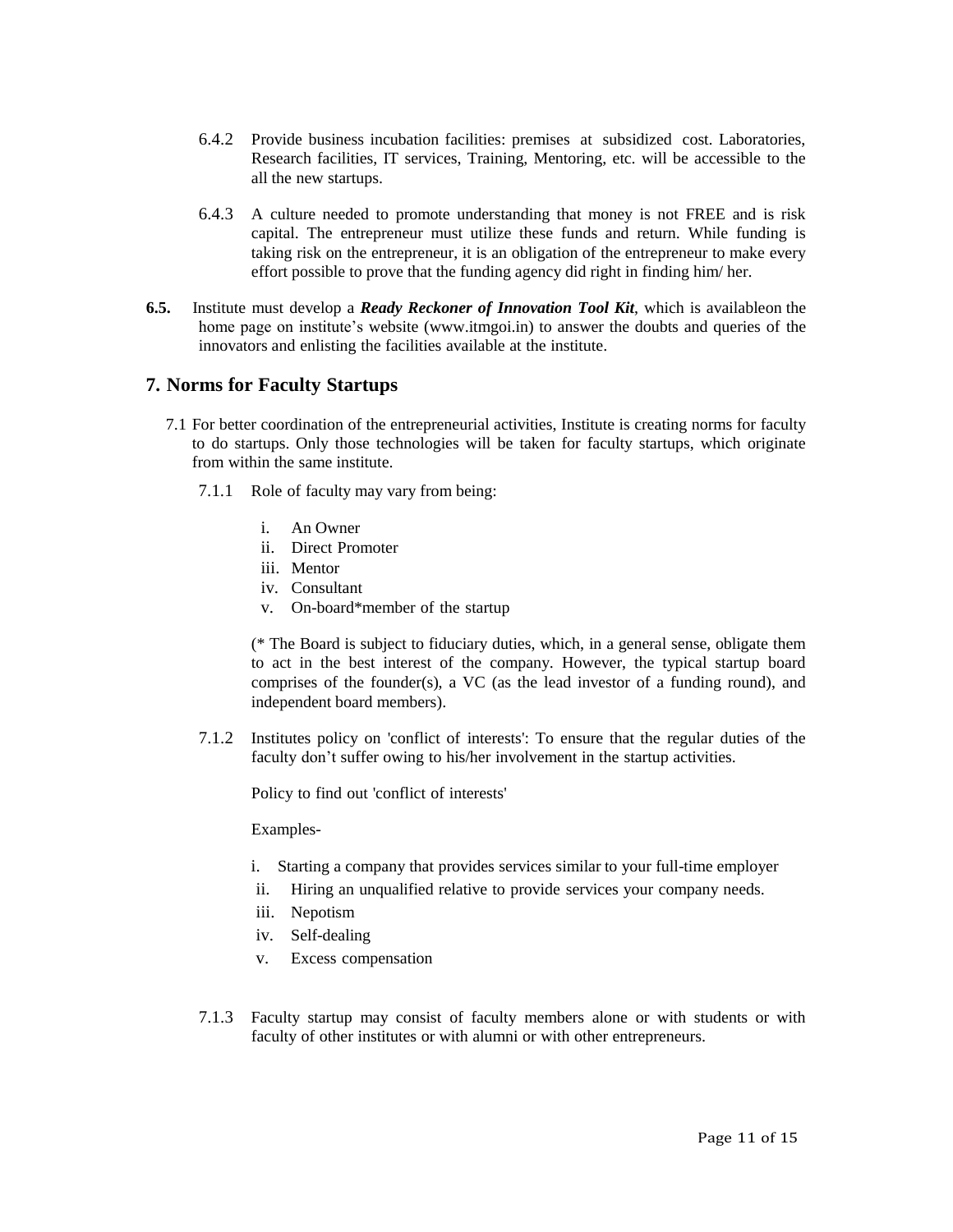These are the recommendations for possible partnership of faculty's startups:-

- i. Individual
- ii. Faculty & Faculty (Internal)
- iii. Faculty & Students
- iv. Faculty & Faculty (External)
- v. Faculty & Alumni
- vi. Faculty & Entrepreneur
- 7.2 In case the faculty/staff holds the executive or managerial position for more than three months in a startup, they will go on sabbatical /existing leave/ unpaid leave/ casual leave / earned leave)
- 7.3 On-going research at the institute and the work conducted at the startup/company willbe considered as two different works and cannot relate to each other.
- 7.4 In case of selection of a faculty startup by an outside national or international accelerator, a maximum leave (as sabbatical /existing leave/ unpaid leave/ casual leave / earned leave) of one semester / year (or even more depending upon the decision ofreview committee constituted by the institute) may be permitted to the faculty.
- 7.5 Faculty must not involve research staff or other staff of institute in activities at the startup and vice-versa.
- 7.6 Faculty must not accept gifts from the startup.
- 7.7 Human subject related research in startup should get clearance from ethics committee of the institution.
- 7.8 Participation in startup related activities will be considered as a legitimate activity of faculty members in addition to teaching, conducting research, guiding researchers, providing industrial consultancy and completing management duties. The same will be considered while evaluating the annual performance of faculty members.
- 7.9 Each faculty member is encouraged to mentor at least one startup.

# **8. Pedagogy and Learning Interventions for Entrepreneurship**

#### **Development:**

.

Institute will initiate programs with diversified approach. Experts from industry, mentors from different areas of business and enterprise will be the part of resource person team of these programs. These programs will be blended with learning mode of pedagogy that consists of project and problem-based learning, online learning with MOOC platform and courses from various sources to implement NISP.

- 1. A dedicated innovation center is responsible to co-ordinate all student clubs, whereas individual departments are responsible for running technical clubs, project workshops/labs.
- 2. Entrepreneurship Cell is responsible for organizing competitions, bootcamps,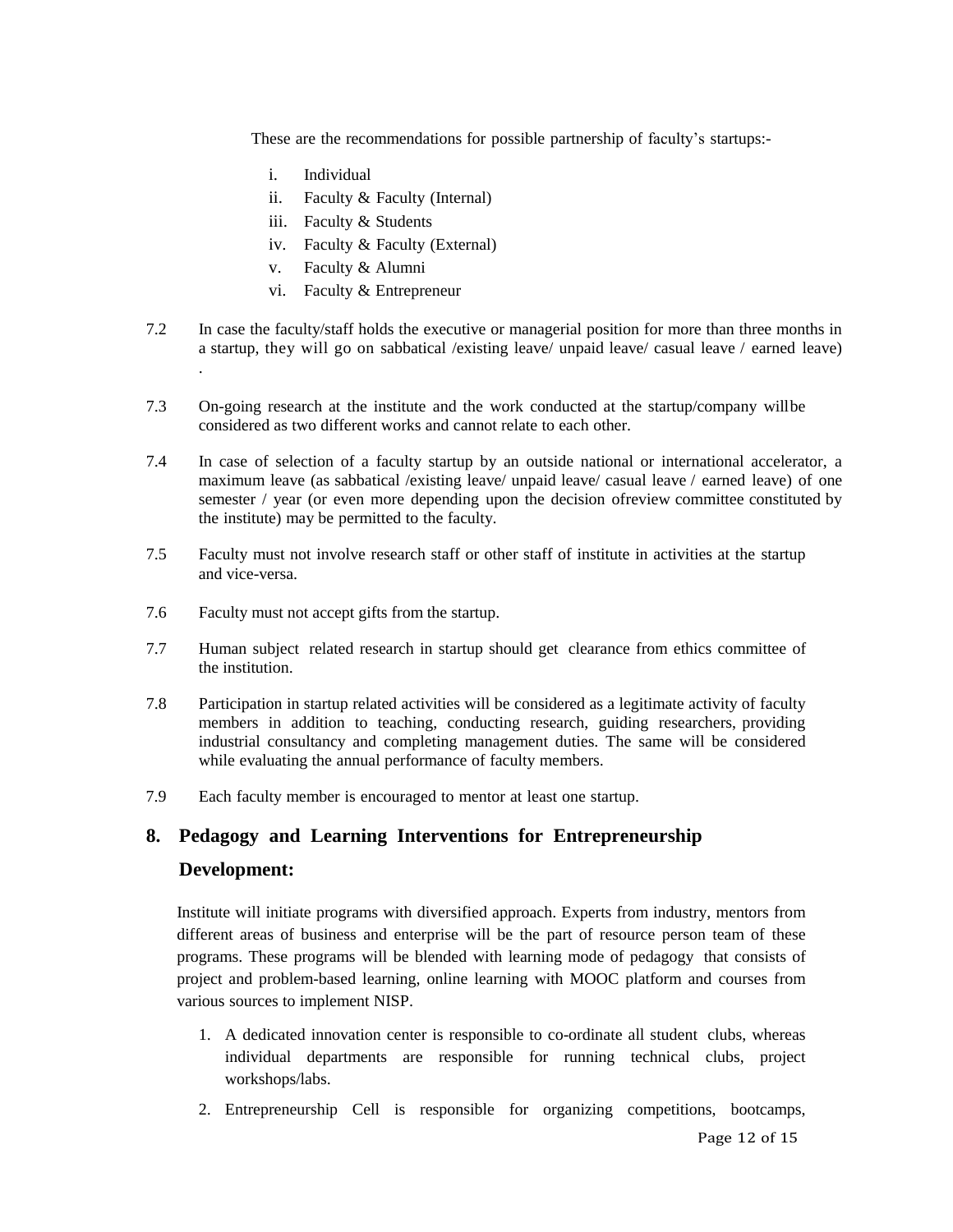workshops, awards, etc. A separate E-cell run and administered by students is totally involved in strategic planning and implementation of these activities.

- 3. As a part of awareness program about entrepreneurial ecosystem present in the institute, introductory sessions will be organized for all the students of all theprograms.
- 4. Along with Industrial consultancy, industrial visits and student internship related activities, Training & Placement Cell is responsible for conducting research and survey on trends in technology, research, innovation, and market intelligence.
- 5. To promote student ideas, projects and innovations based around real life challenges, bootcamps, visits to rural and underprivileged areas in nearby region and hackathons will be organized by institute on regular basis. These activities and other E-cell calendar activities will be displayed in the institute's activity calendar.
- 6. For creating awareness among the students, the teaching methods will include case studies on business failure and real-life experience reports by startups.
- 7. E-cell/T&P/EDC will organize an event 'INNOVATION & ENTREPRENEURSHIP AWARD'/ "BEST PROJECT AWARD"/ "BEST IDEA AWARD " to recognize outstanding ideas, successful enterprises and contributors for motivating promoting and stabilizing the innovation and enterprises ecosystem within the institute.
- 8. Innovation champions should be nominated from within the students/ faculty/ staff for each department/ stream of study.

# **9. Collaboration, Co-creation, Business Relationships and Knowledge Exchange**

- a. Institute identifies potential partners, resource organizations, micro, small and mediumsized enterprises (MSMEs), social enterprises, schools, alumni, professional bodies and entrepreneurs to support entrepreneurship
	- 1. To encourage co-creation, bi-directional flow/ exchange of knowledge and people ensured between institutes such as incubators, science parks, etc.
	- 2. Institute organizes networking events for better engagement of collaborators and opens up the opportunities for staff, faculty and students to allow constant flow of ideas and knowledge through meetings, workshops, space forcollaboration, lectures, etc. through E-cell of the institute to create successful ventures.
- b. The institute managing the relationships with external stakeholders including private industries through pre-incubation and incubation facilities of the institute. From which knowledge exchange through collaboration and partnership made as a part of institutional policy.